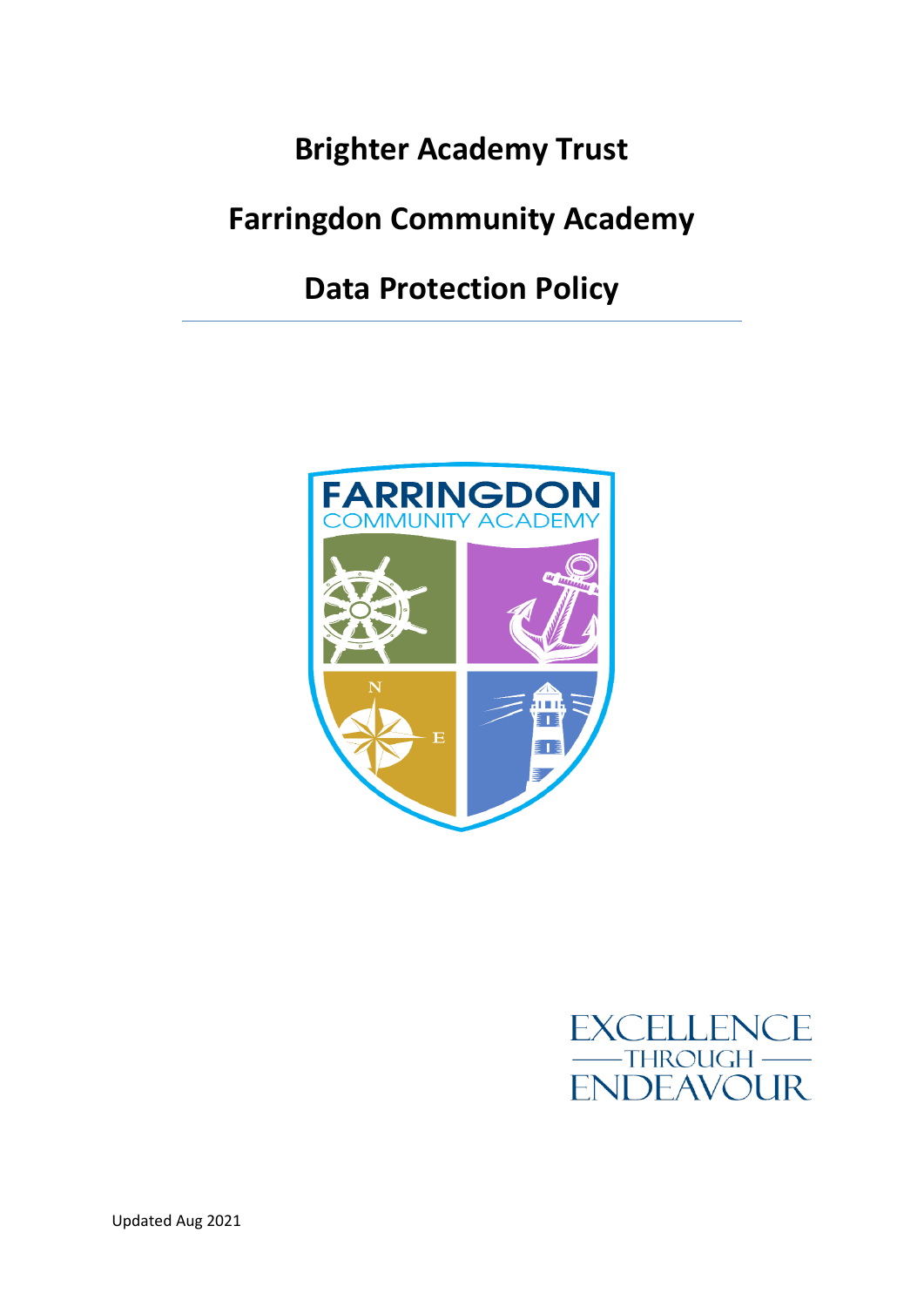# **1.0 Introduction**

- 1.1 The Academy's Data Protection Policy has been produced to ensure compliance with the Data Protection Act 2018 (DPA), General Data Protection Regulations (GDPR) and associated legislation, and it incorporates guidance from the Information Commissioner's Office (ICO).
- 1.2 The DPA/GDPR gives individuals rights over their personal data and protects individuals from the erroneous use of their personal data.
- 1.3 The Academy is registered with the ICO as a Data Controller for the processing of living individuals' personal information.

# **2.0 Purpose**

- 2.1 The Academy Data Protection Policy has been produced to ensure its compliance with the DPA and GDPR.
- 2.2 The Policy incorporates guidance from the ICO, and outlines the Academy's overall approach to its responsibilities and individuals' rights under the DPA and GDPR.

# **3.0 Scope**

- 3.1 This Policy applies to all employees (including temporary, casual or agency staff and contractors, consultants and suppliers working for, or on behalf of, the Academy), Governors, third parties and others who may process personal information on behalf of the Academy.
- 3.2 The Policy also covers any staff and students who may be involved in research or other activity that requires them to process or have access to personal data, for instance as part of a research project or as part of professional practice activities. If this occurs, it is the responsibility of the relevant Academy to ensure the data is processed in accordance with the DPA and GDPR and that students and staff are advised about their responsibilities. In addition, the activity should be referred to the Research Ethics Committee.

# **4.0 Data covered by the Policy**

4.1 A detailed description of this definition is available from the ICO, however briefly, personal data is information relating to an individual where the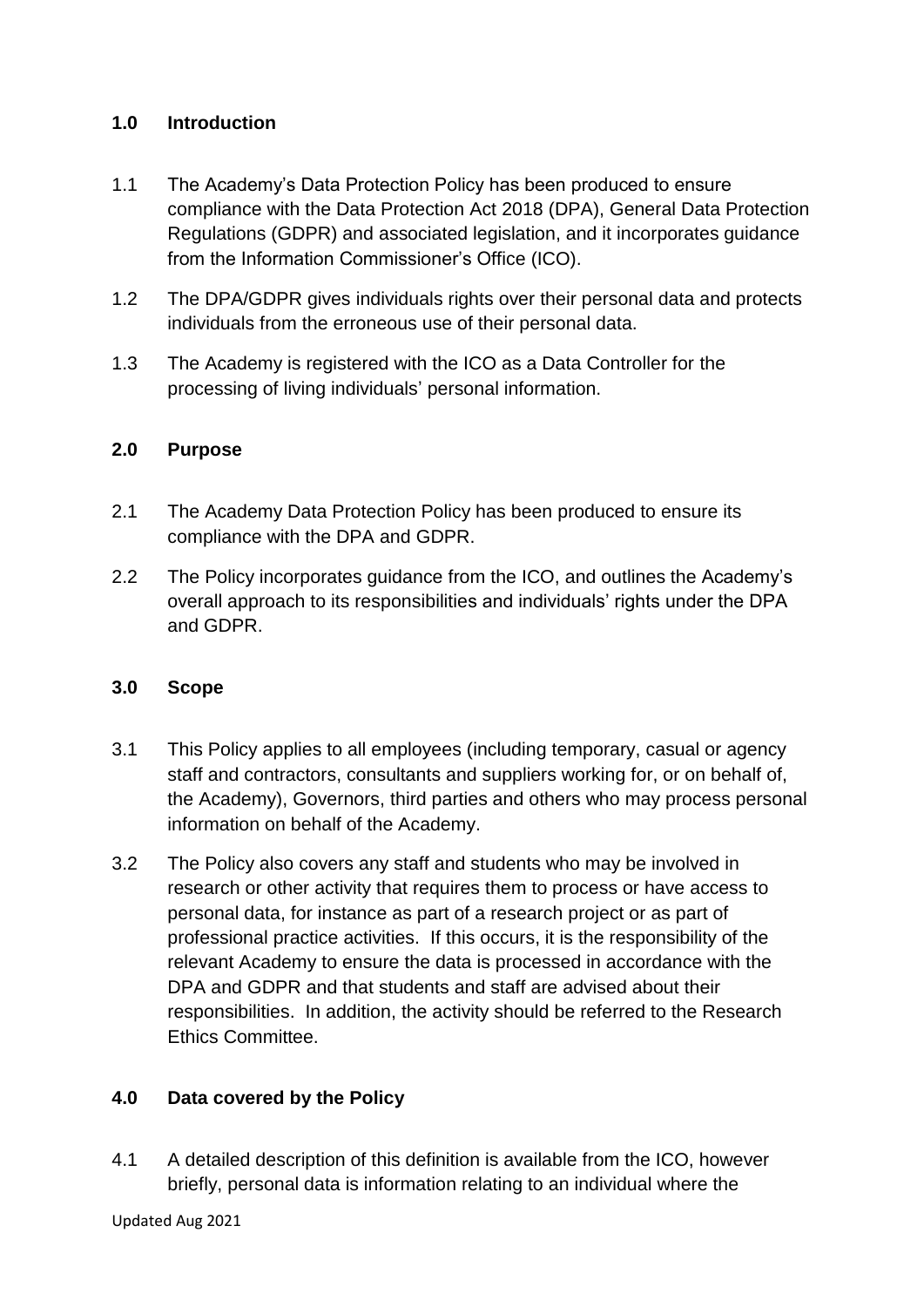structure of the data allows the information to be accessed i.e. as part of a relevant filing system. This includes data held manually and electronically and data compiled, stored or otherwise processed by the Academy, or by a third party on its behalf.

- 4.2 Sensitive personal data is personal data consisting of information relating to:
	- Racial or ethnic origin
	- Political opinions, Religious beliefs or other beliefs of a similar nature
	- Membership of a trade union (within the meaning of the Trade Union and Labour Relations (Consolidation) Act 1992)
	- Physical or mental health or condition
	- Sexual life
	- Commission or alleged commission of any offence

#### **5.0 The Eight Data Protection Principles**

- 5.1 The DPA/GDPR requires the Academy, its staff and others who process or use any personal information must comply with the eight data protection principles.
- 5.2 The principles require that personal data shall:
	- Be obtained and processed fairly and lawfully and shall not be processed unless certain conditions are met
	- Be obtained for a specified and lawful purpose and shall not be processed in any manner incompatible with that purpose
	- Be adequate, relevant and not excessive for those purposes
	- Be accurate and kept up to date
	- Not be kept for longer than is necessary for those purpose
	- Take into account people's rights to access their personal data
	- Be kept safe from unauthorised or unlawful processing and against accidental loss, destruction or damage
	- Not be transferred outside of the EEA

#### **6.0 Responsibilities**

6.1 The Academy has an appointed Data Protection Officer to handle day-to-day issues which arise, and to provide members of the Academy with guidance on Data Protection issues to ensure they are aware of their obligations.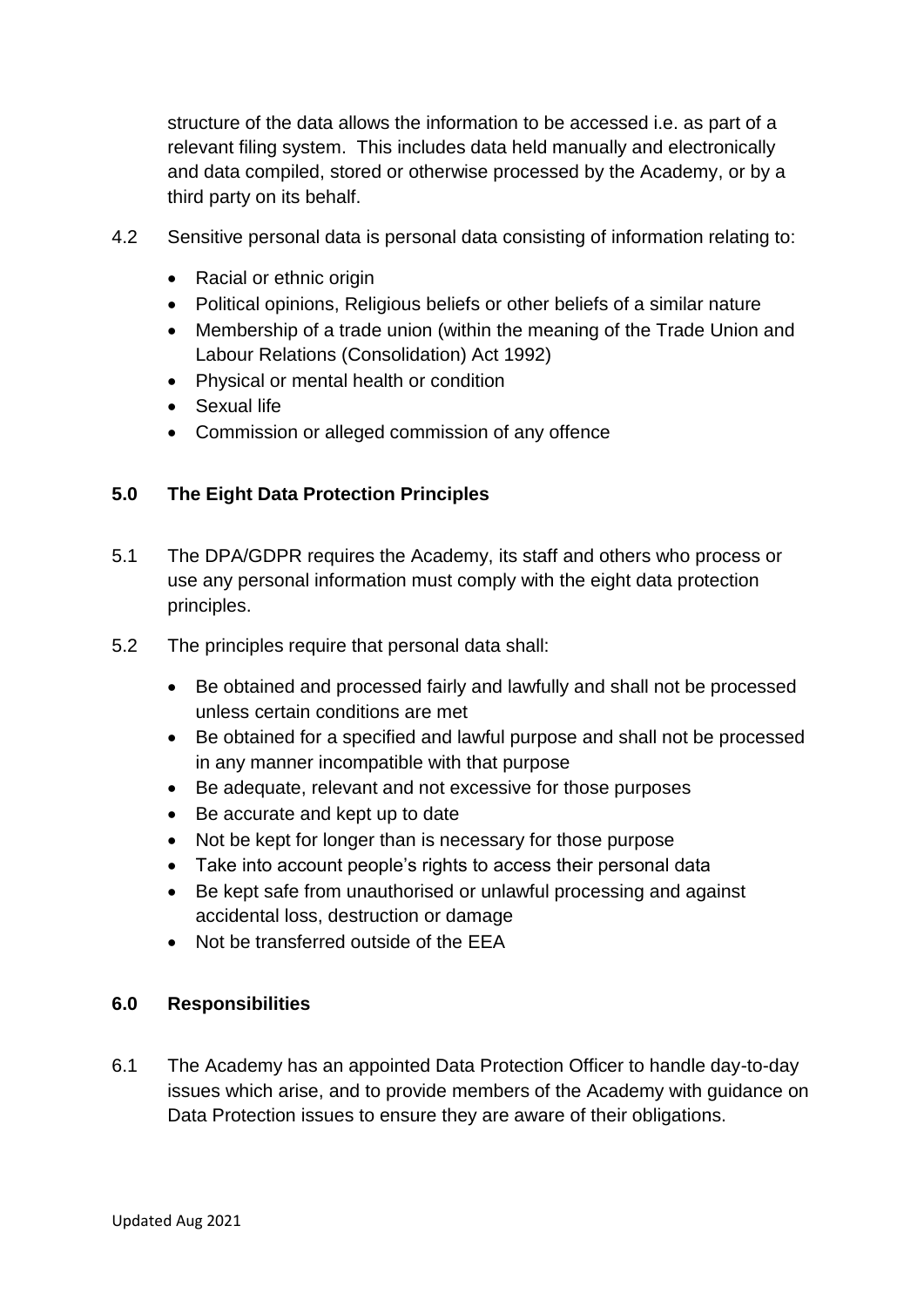- 6.2 All new members of staff will be required to complete GDPR training and existing staff will be requested to undertake refresher training on a regular basis.
- 6.3 Employees of the Academy are expected to:
	- Familiarise themselves and comply with the eight data protection principles
	- Ensure any possession of personal data is accurate and up to date
	- Ensure their own personal information is accurate and up to date
	- Keep personal data for no longer than is necessary
	- Ensure that any personal data they process is secure and in compliance with the Academy's information related policies and strategies
	- Acknowledge data subjects' rights (e.g. right of access to *all* their personal data held by the Academy) under the DPA/GDPR, and comply with access to records
	- Ensure personal data is only used for those specified purposes and is not unlawfully used for any other business that does not concern the Academy
	- Obtain consent with collecting, sharing or disclosing personal data
	- Contact the Academy Business Manager for any concerns or doubt relating to data protection to avoid any infringements.
- 6.4 Students, of the Academy are expected to:
	- Comply with the eight data protection principles
	- Comply with any security procedures implemented by the Academy.

# **7.0 Obtaining, Disclosing and Sharing**

- 7.1 Only personal data that is necessary for a specific Academy related business reason should be obtained.
- 7.2 Students are informed about how their data will be processed when they agree to the Data Processing Consent Notice upon registration.
- 7.3 Upon acceptance of employment at the Academy, members of staff also consent to the processing and storage of their data.
- 7.4 Data must be collected and stored in a secure manner.
- 7.5 Personal information must not be disclosed to a third party organisation without prior consent of the individual concerned. This also includes information that would confirm whether or not an individual is or has been an applicant, student or employee of the Academy.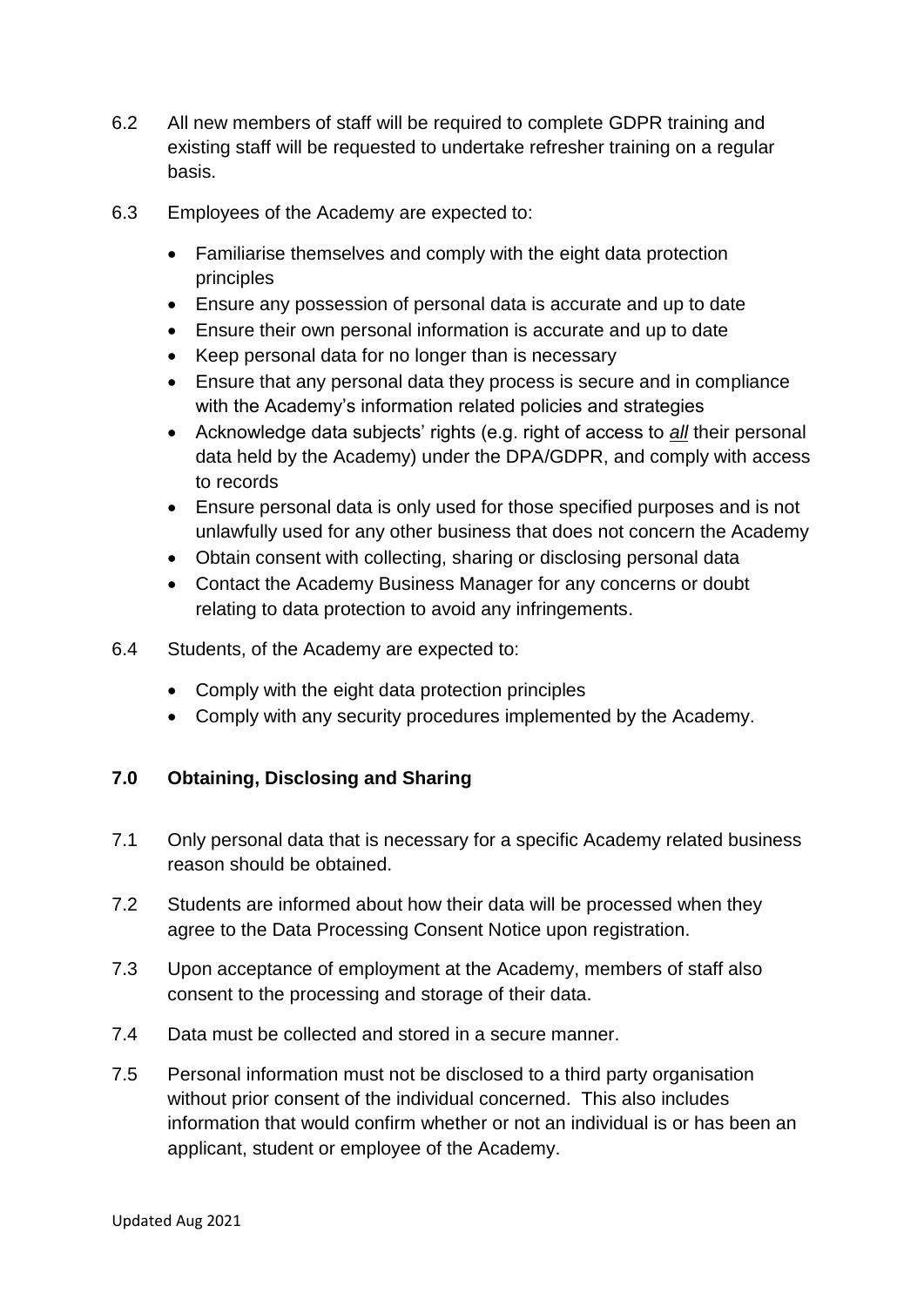- 7.6 The Academy may have a duty to disclose personal information in order to comply with legal or statutory obligation. The DPA/GDPR allows the disclosure of personal data to authorised bodies, such as the police and other organisations that have a crime prevention or law enforcement function. Any requests to disclose personal data for reasons relating to national security, crime and taxation should be directed to the academy Business Manager.
- 7.7 Personal information that is shared with third parties on a more regular basis shall be carried out under written agreement to stipulate the purview and boundaries of sharing. For circumstances where personal information would need to be shared in the case of ad hoc arrangements, sharing shall be undertaken in compliance with the DPA/GDPR.

#### **8.0 Retention, Security and Disposal**

- 8.1 Recipients responsible for the processing and management of personal data need to ensure that the data is accurate and up-to-date. If an employee, student or applicant is dissatisfied with the accuracy of their personal data, then they must inform the Academy Business Manager.
- 8.2 Personal information held in paper and electronic format shall not be retained for longer than is necessary. In accordance with principle 2 and principle 4 of the DPA/GDPR, personal information shall be collected and retained only for business, regulatory or legal purposes.
- 8.3 In accordance with the provisions of the DPA/GDPR, all staff whose work involves processing personal data, whether in electronic or paper format, must take personal responsibility for its secure storage and ensure appropriate measures are in place to prevent accidental loss or destruction of, or damage to, personal data.
- 8.4 Any staff working from home will be responsible for ensuring that personal data is stored securely and is not accessible to others.
- 8.5 All departments should ensure that data is destroyed in accordance with the Retention Schedule when it is no longer required.
- 8.6 Personal data in paper format must be shredded or placed in the confidential waste bins provided. Personal data in electronic format should be deleted, and CDs and pen drives that hold personal data passed to your I.T provider for safe disposal. Hardware should be appropriately degaussed in compliance with your I.T service provider contract and conforms with DPA and GDPR requirements.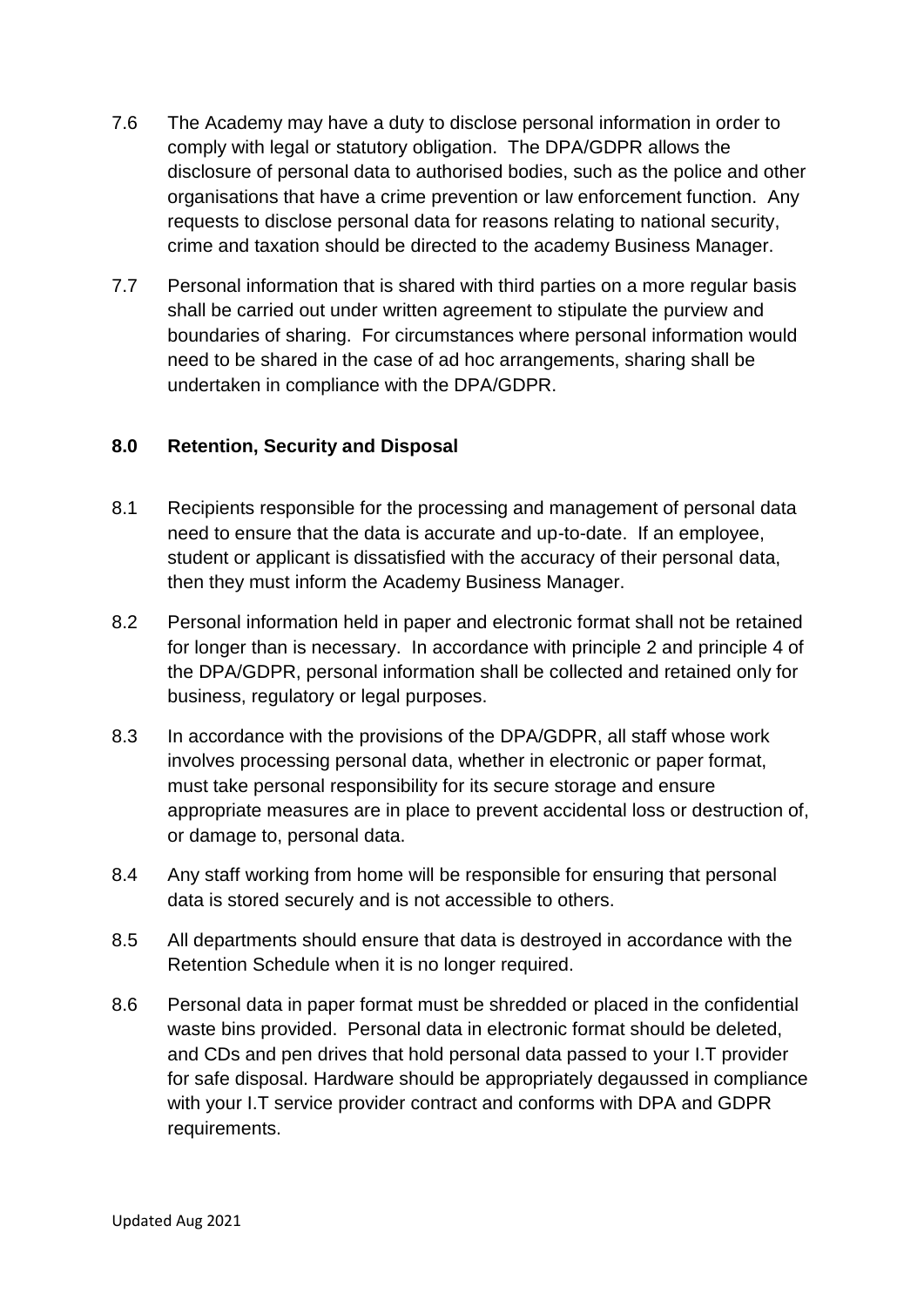# **9.0 Transferring Personal Data**

- 9.1 Any transfer of personal data must be done securely in line with the Academy's Information Security Policy.
- 9.2 Email communication is not always secure and sending personal data via external email should be avoided unless it is encrypted.
- 9.3 Care should be taken to ensure emails containing personal data are not sent to unintended recipients. It is important that emails are addressed correctly and care is taken when using reply all or forwarding or copying others in to emails. Use of the blind copy facility should be considered when sending an email to multiple recipients to avoid disclosing personal information to others.
- 9.4 Personal email accounts should not be used to send or receive personal data for work purpose.

#### **10.0 Data Subjects Right of Access (Subject Access Requests)**

- 10.1 Under the DPA/GDPR, individuals (both staff and students) have the right of access to their personal data held by the Academy. This applies to data held in both paper and electronic format, and within a relevant filing system.
- 10.2 The Academy shall use its discretion under the DPA/GDPR to encourage informal access at a local level to a data subject's personal information, but it will also have a formal procedure for the processing of Subject Access Requests.
- 10.3 Any individual who wishes to exercise this right should make the request through submitting a written Subject Access Request addressed to the Academy Business Manager, Farringdon Community Academy, Allendale Road, Farringdon, Sunderland, SR3 3EL. Please contact [GDPRenquiries@farringdonca.net](mailto:GDPRenquiries@farringdonca.net) or the main school office on 0191 9171500 if you require further information.
- 10.4 The Academy will only release information upon receipt of a written request, along with proof of identity or proof of authorisation where requests are made on the behalf of a data subject by a third party. The requested information will be provided within the statutory timescale of one calendar month from receipt of the written request.

# **11.0 Reporting a Data Security Breach**